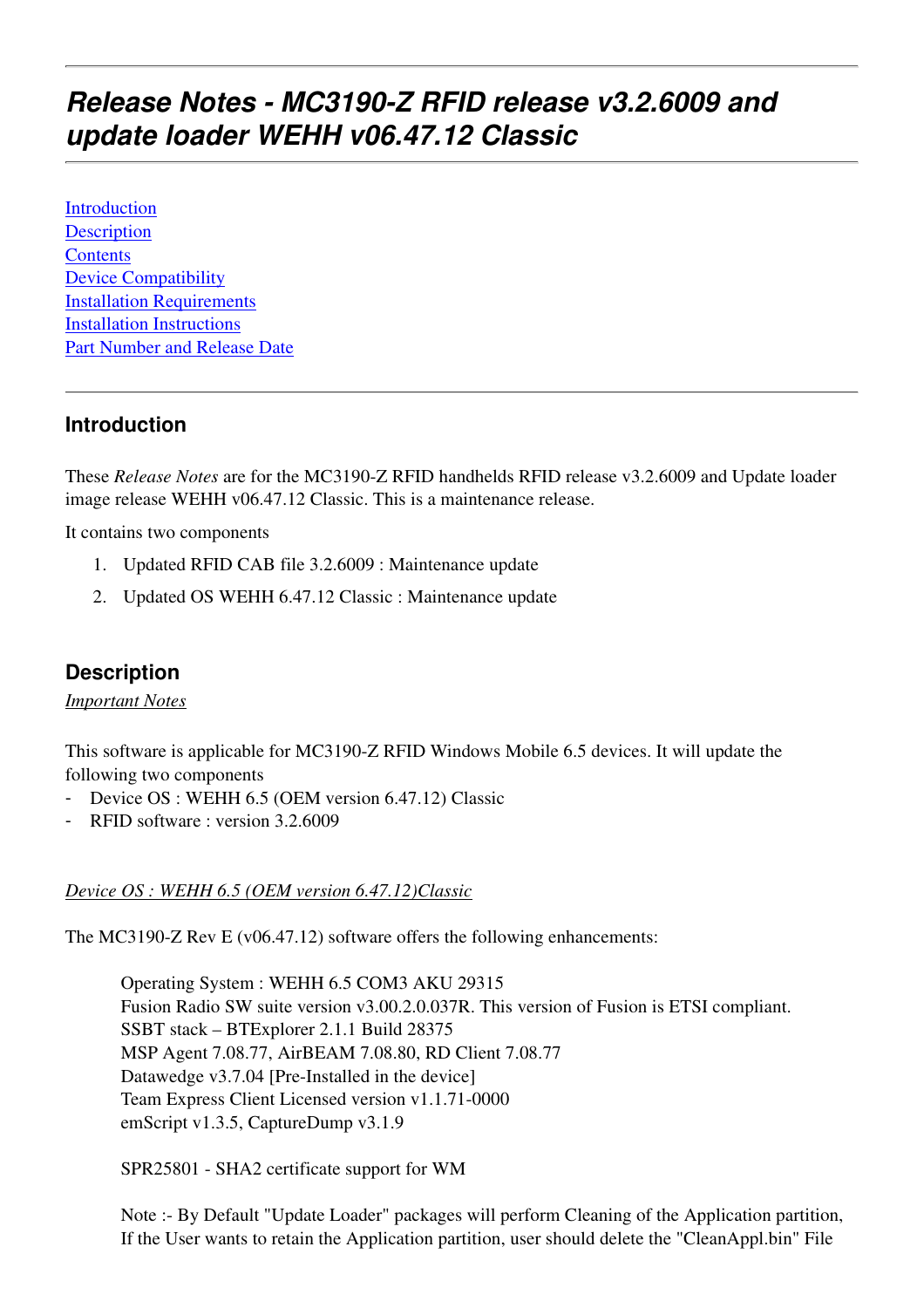name in the "pkgs.lst" and copy the file with updated "pkgs.lst" into the device before running update process.

If any patches have previously been installed that they should either be removed prior to updating the OS Or the "CleanAppl.bin" should be included in the update package to ensure those older patches are no longer installed.

The main web-posting for OS version WEHH 6.5 v06.47.12 Classic is under Mobile Computers – Handheld computers – MC3100. Please refer this web-posting for detailed information regarding all the mobile-computer related updates in the operating system version v0.6.47.12

#### *NOTE*:

- Please note that there are slight variations in the Update loader components for the MC3190-Z RFID device compared the non-RFID MC3100 device. Hence, please **only use this update loader image 319Zw65MenUL054702.ZIP with MC3190-Z devices**.
- The RFID software has only been tested with the English version of the operating system. To use any of the localized images, please contact the support desk for assistance.

#### *RFID software : 3.2.6009*

The RFID features of RFID CAB version v3.2.6009 is similar to prior release v3.2.6006.

- SPR 27819 : Rebranded RFID CAB file and components.
- This RFID CAB supports device with OEM name 'MOTOROLA MC3100G' as well as OEM name 'MOTOROLA MC3100S'. Same as previous 3.2.6006.

#### *Other notes regarding this update*

This OS and RFID cab file supports all the variants of the MC3190-Z RFID handheld devices.

*Version numbers*

 $\frac{1}{2}$ 

The important version numbers of the new build are as follows.

| <b>OEM</b> version      | 06.47.12       |
|-------------------------|----------------|
| PowerMicro version      | 68.02.0001     |
| Monitor Lite version    | 1.26.3010      |
| <b>IPL</b> version      | 1.04.0000      |
| <b>CPLD</b> version     | 1.00           |
| Partition table version | 2.00.0000      |
| <b>OBM</b> version      | 1.11.000       |
| <b>Fusion</b> version   | 3.00.2.0.0037R |
|                         |                |
| <b>RFID</b> version     | 3.2.6009       |